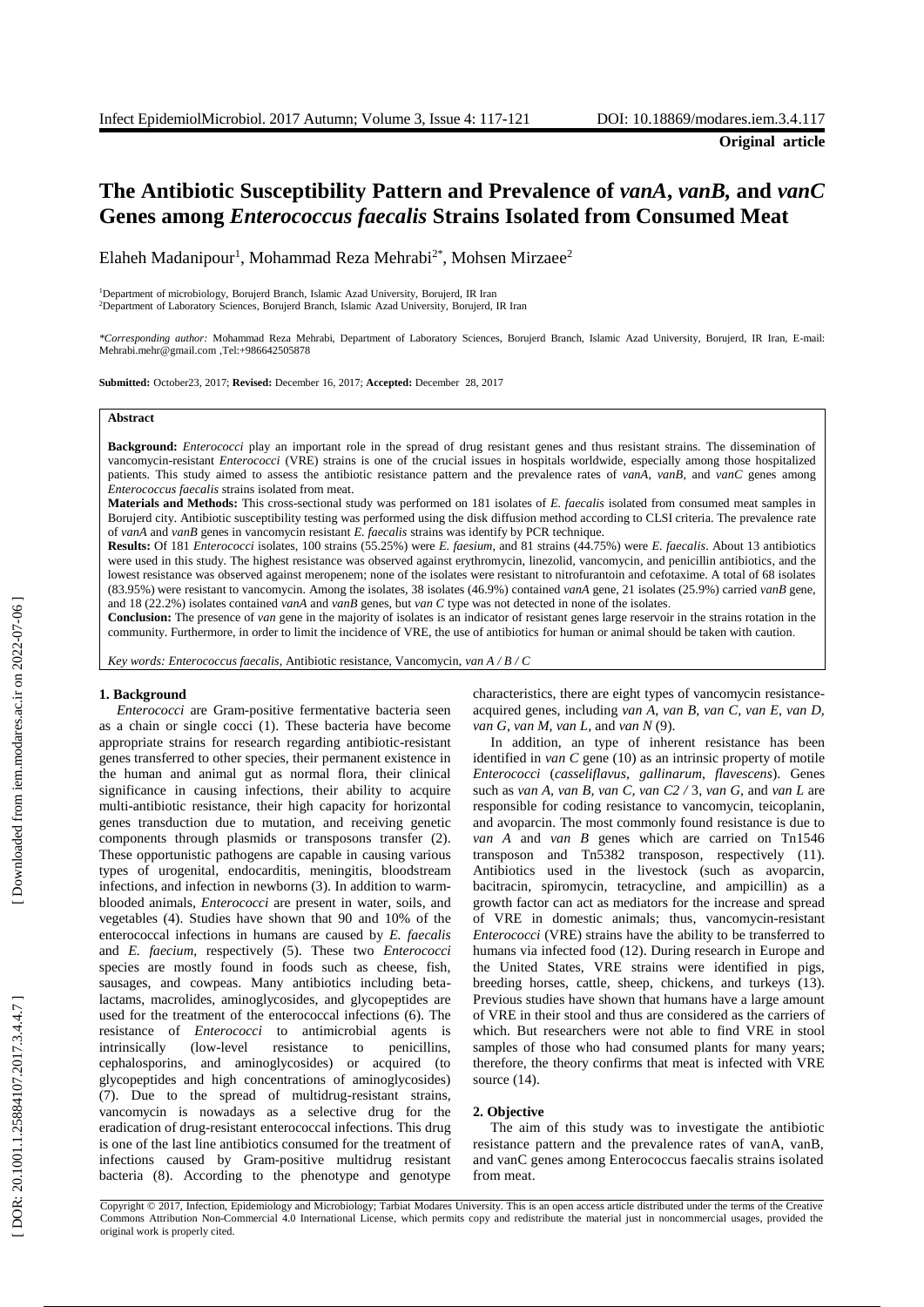# **3. Materials and methods**

# *3.1. Bacterial samples*

This cross -sectional study was carried out on 181 *Enterococcus* isolates isolated from collected red meat of slaughterhouses in Borujerd city during 2014-2015 years.

All the samples were cultured in BHI broth (Merck) medium and incubated at 37°C for 24 h. After 24 hours, colonize d bacteria were subjected to the followings: staining with gram staining method, catalase test, bile esculin agar, PYR test, growth in BHI broth containing 6.5% sodium chloride , and growth at 45°C. Then, *Enterococci* isolates were identified by the acid production from mannitol, sorbitol, arabinose, and sucrose ( 1). Performing the related tests, 81 and 100 isolates of *E. faecalis* and *E. faecium* were identified, respectively .

### *3.2. The antibiotic susceptibility testing*

In antibiotic susceptibility testing, the following antibiotics prepared by ROSCO were used: vancomycin (30 µg.disc), ciprofloxacin (5 μg .disc ), gentamicin (10 µg .disc ), tetracycline (30 μg.disc), chloramphenicol (30 μg.disc), ampicillin (10 μg.disc), penicillin (10 µg.disc), erythromycin(15 µg.disc), linezolid (30 µg .disc ), nitrofurantoin (30 µg .disc ), streptomycin (30 µg .disc ), meropenem (10 µg.disc), and cefotaxime (30 µg.disc). The Kirby-Baur disk diffusion method was performed in the Müller Hinton Agar medium (Merck). Phenotypic resistance was determined according to the CLSI 2015 guidelines. In this study, standard strains of *E. faecalis* ATCC 29212 were used as quality control.

### *3.3. DNA isolation and PCR reaction*

Following determination of the vancomycin-resistant isolates, DNA extraction was performed using a DNA extraction kit (Sinagen). In order to detect *van A*, *van B*, and *van C* genes, the PCR reaction and their specific primers were used (Table 1) .

### *3.4. PCR amplification of van genes*

PCR reaction was performed with a final volume of 25 μL, containing 12.5 μ L of master mix (Sinagen), 7.5 μ L of sterile distilled water, 1 μM of each primer, and 3 ng of template DNA. The PCR reaction was carried out in a

thermocycler device (Bio Rad) , the temperature and conditions are shown in Tables 2. PCR products were transferred to a 1.5% agarose gel containing ethidium bromide and electrophoresed with 0.5 X TBE buffer (Sina gene). To determine the size of PCR products, a 100 -bp molecular marker (Merck) was used. *E. faecium* ATCC 51559 and *E. faecalis* ATCC 51299 were used as a positive control for *van* genes (prepared from the microbial bank of Pasteur Institute of Iran). The standard strain was purchased in the form of liofilization, and its passage culture was carried out in a nutrient broth medium and incubated at 37°C for 24 h.

### *2.5. Data analysis*

Data were analyzed using SPSS software version 21, where ANOVA test s were applied with 95% confidence interval and a significance level of *p*<.05.

# **4. Results**

# *4.1. Bacterial isolates*

A total of 181 isolates of *Enterococci* were isolated from red meat of slaughterhouses in Borujerd city and identified with the conve ntional biochemical test and confirmed with 16srRNA genes evaluation by PCR method, of which 81 isolates (44.75%) were *E. faecalis* , and 100 isolates were *E. faecium*.

### *4.2. The antibiotic susceptibility of isolates*

All the 81 isolates of *E. Faceless* were enrolled in the antibiotic susceptibility testing with the disc diffusion method. The highest isolates resistance was observed against erythromycin (96.29%, n=78), linezolid (86.41%, n=70), vancomycin (83.95%, n=68), and penicillin (56.79%, n=46), whereas the lowest resistance was observed against meropenem (2.46%, n=2) and likewise , all were susceptible to nitrofurantoin and cefotaxime discs. The isolates antibiotic resistance profile is depicted in Table 3 , and the resistance pattern of *E. faecalis* isolates from red meat is shown in Figure 1.

| Table1. Primers used for the amplification of van A, van B, and van C genes in this study. |               |                                                     |                  |  |  |  |  |  |
|--------------------------------------------------------------------------------------------|---------------|-----------------------------------------------------|------------------|--|--|--|--|--|
| Gene                                                                                       | Amplicon (bp) | Primer Sequence $(5' \rightarrow 3')$               | <b>Reference</b> |  |  |  |  |  |
| van A                                                                                      | 734           | F: AATACTGTTTGGGGGTTGCT<br>R: CTTTTTCCGGCTCGACTTCCT |                  |  |  |  |  |  |
| $van$ $B$                                                                                  | 420           | F: GCGGGGAGGATGGTGC<br>R: GGAAGATACCGTGGCTCAAA      |                  |  |  |  |  |  |
| Van $C$                                                                                    | 485           | F:ATGGCTGTATCCAAGGACTG<br>R: AGGCAATGGTGCTGGGAC     | 15               |  |  |  |  |  |

| Table 2. PCR reaction thermal profile for the van A, van B and van C. |               |                   |                |                |                  |        |               |                   |        |
|-----------------------------------------------------------------------|---------------|-------------------|----------------|----------------|------------------|--------|---------------|-------------------|--------|
|                                                                       | VanA          |                   |                | VanB           |                  |        | VanC          |                   |        |
| Program                                                               | Tempreture    | Time              | Cycles         | Tempreture     | Time             | Cycles | Tempreture    | Time              | Cycles |
| Initial Denaturation                                                  | $94^{\circ}c$ | $5 \text{ min}$   | $\overline{1}$ | $94^{\circ}c$  | 4 <sub>min</sub> |        | $94^{\circ}c$ | 5 <sub>min</sub>  |        |
| Denaturation                                                          | $94^{\circ}c$ | 1 <sub>min</sub>  |                | 94 $\degree$ c | 1 <sub>min</sub> |        | $94^{\circ}c$ | 1 <sub>min</sub>  |        |
| Annealing                                                             | $58^{\circ}c$ | 1 <sub>min</sub>  | 35             | $52^{\circ}c$  | 1 <sub>min</sub> | 30     | $60^{\circ}c$ | 1 <sub>min</sub>  | 35     |
| Extension                                                             | $72^{\circ}c$ | 1 <sub>min</sub>  |                | $72^{\circ}c$  | 1 <sub>min</sub> |        | $72^{\circ}c$ | 1 <sub>min</sub>  |        |
| <b>Final Extension</b>                                                | $72^{\circ}c$ | 10 <sub>min</sub> | -1             | $72^{\circ}c$  | 7min             |        | $72^{\circ}c$ | 10 <sub>min</sub> | - 1    |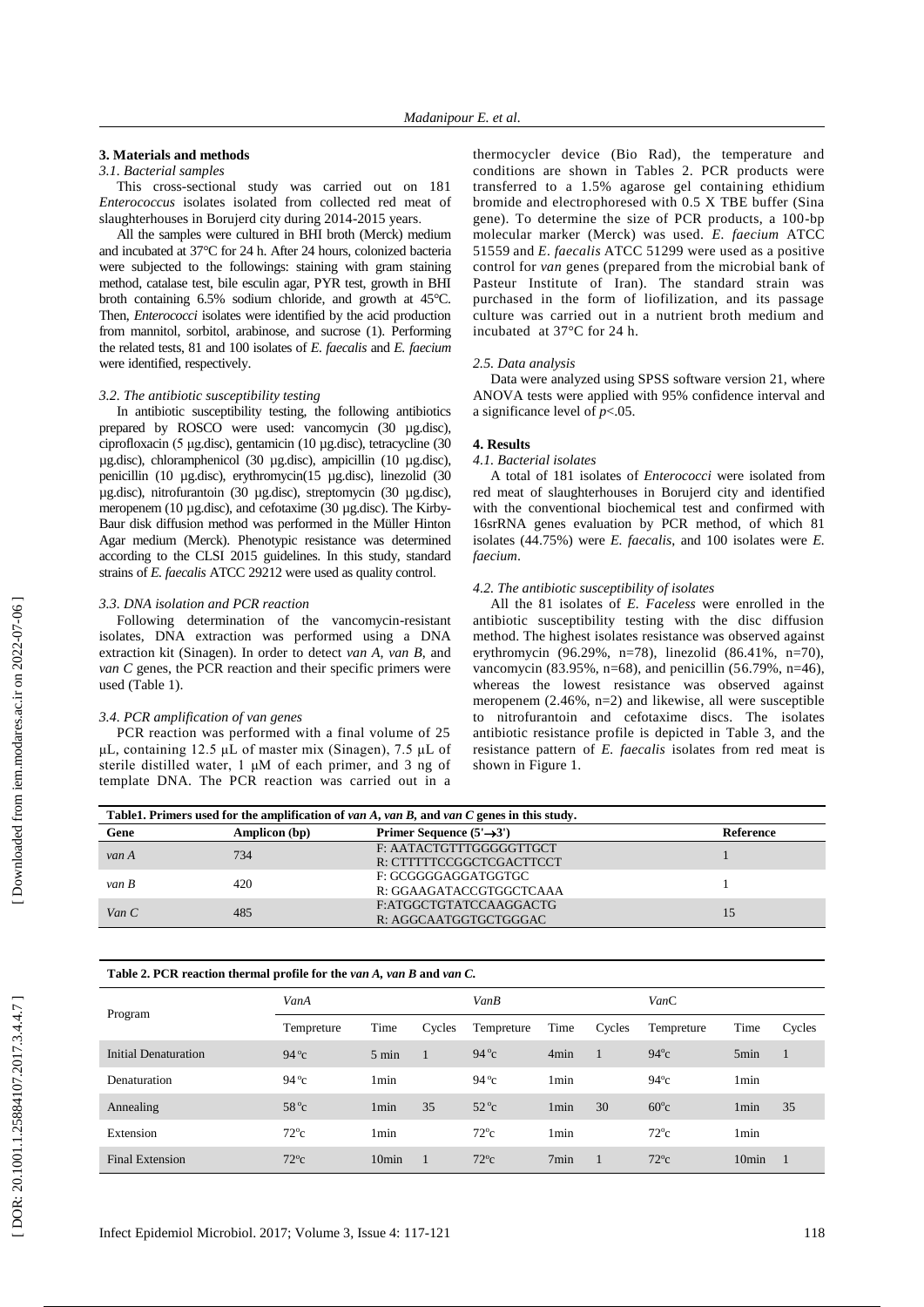*vancomycin resistant - Enterococcus faecalis from meat*

| Table3. Antibiotic resistance pattern of E. faecalis isolates in this study. |                                       |  |  |  |  |
|------------------------------------------------------------------------------|---------------------------------------|--|--|--|--|
| The Rate of Resistance, No (%)                                               | <b>Antibiotics Resistance Pattern</b> |  |  |  |  |
| 14 (28/17%)                                                                  | Two antibiotics                       |  |  |  |  |
| 44 (32.54%)                                                                  | Three antibiotics                     |  |  |  |  |
| 8 (87.9%)                                                                    | Four antibiotics                      |  |  |  |  |
| $7(64.8\%)$                                                                  | Five antibiotics                      |  |  |  |  |
| 5(17.6%)                                                                     | Six antibiotics                       |  |  |  |  |
| 4 (93.4%)                                                                    | Seven antibiotics                     |  |  |  |  |
| $\qquad \qquad -$                                                            | All antibiotics                       |  |  |  |  |
|                                                                              | Susceptible to all antibiotics        |  |  |  |  |



*4.3. PCR amplification of van A, van B , and van C genes* 

After examining the extracted genome of vancomycin resistant *E. faecalis* (VRE), 68 strains (83.95%) were resistant to vancomycin, 38 (46.9%) amplified *van A* gene , 21 strains (25.9%) contained *van B* gene , and in 18 isolates (22.2%) both *van A* and *B van* genes were detected, but *van C* phenotype was not amplified in any of the strains by PCR (Figures 2 and 3).



**Figure 2. Electrophoresis of the PCR product of van A gene, L: 100bp ladder/marker, N: negative control E. faecalis ATCC51299, P: positive control E. faeciumATCC51559, and columns 1 -4: van A gene .**



**Figure 3. Electrophoresis of PCR product of the** *van B* **gene, L: 100 bp marker, N: negative control** *E. faecium* **ATCC51559, P: positive control** *E. faecalis* **ATCC51299, and columns 1 -4: the**  *van B* **gene .**

# **5. Discussion**

Food is one of the leading reservoirs for the transmission of antibiotic -resistant bacteria among human and animal populations ( 1 6). In this process, those antibiotic resistance encoding genes can be transmitted from microbial flora into

DOR: 20.1001.1.25884107.2017.3.4.4.7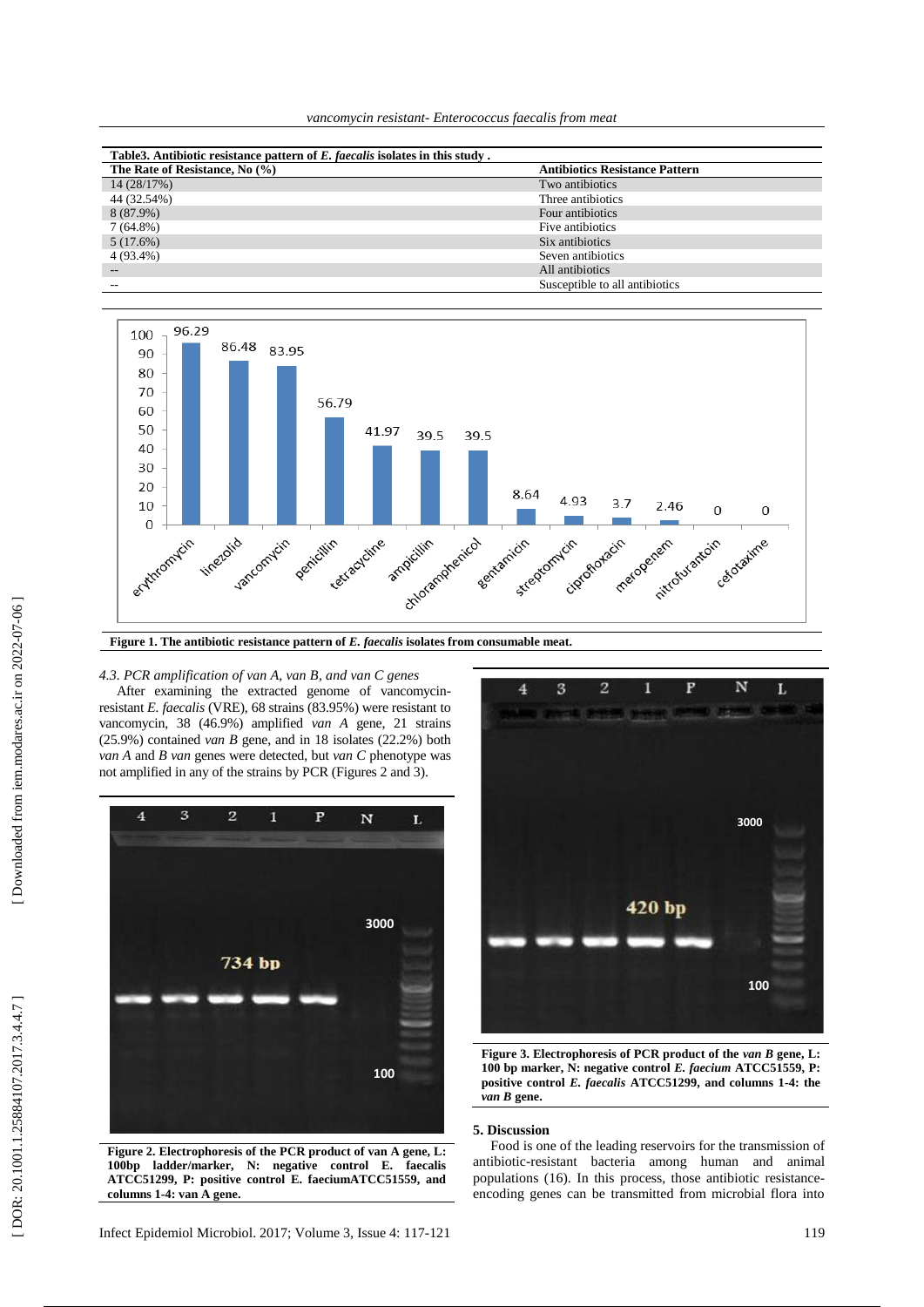human pathogens ( 1 7). *Enterococci* spp are able to colonize in healthy animals , which is a concern due to the presence of strains carrying genes encoding antibiotic resistance and the possibility of spread of non -susceptible *Enterococci* species ( 1 8). Various surveys have demonstrated that primary vancomycin -resistant *Staphylococcus aureus* (VRSA) strains have probably received vancomycin -resistan t gene (*vanA*) from *Enterococcus* strains which had contaminated food (19).

The consumption of antibiotics by humans, agricultural industries, and veterinary medicine s used for livestock and poultry cultivated for human nutrition increase the resistance patterns and the emergence of multidrug resistant isolates and have made these strains as an epidemiological problem all over the world (20).

In this study, in addition to the prevalence rate of *van* gene, the resistance pattern and multiple resistance pattern of *Enterococci spp* isolates were investigated. *Enterococcus* isolates depicted the highest resistance to erythromycin 96.29% (78 samples) and the lowest resistance to meropenem (2.46%, n=2). This finding indicates the most commonly used antibiotic intake d in one area , and that erythromycin has probably been used far more than other antibiotics in livestock breeding. Drug resistance pattern in various regions of Iran and the world is not the same due to such factors as genetic alterations in the isolates , difference in the amount of antibiotic s used, and the difference in the antibiotics availability .

In this study, 82.9% of the isolates were MDR , and 6% of them demonstrated extensively drug resistant (XDR) phenotype. This phenotype is a potential crisis in the treatment of infections caused by these strains in humans .

Chingwaru and colleagues (2003) isolated *E. faecalis* strains from 46.1% of the meat samples, consistent with the frequency of this bacterium in the present study . In their study, although the prevalence of the residual pattern obtained by disc diffusion method showed 96% resistance to ampicillin, resistance to vancomycin was observed in 39.7% of the isolates ( 2 1), which was inconsistent with the present study results in which 83.95% resistance to vancomycin was an enhancing trend. In another study, the MIC method used for *E. faecalis* strains isolated from pork showed a higher concentration for the isolates than what is recommended for antibiotics like vancomycin ( 2 2).

Considering the similarity between the resistance pattern of the isolates such as *Enterococci* spp in hospital settings and environment, it is possible to reduce the risk of clinical resistance by controlling and preventing environmental contamination .

Rozanska et al. (2015) showed that 94 (119.68%) *E. faecalis* strains isolated from red meat were resistant to vancomycin, which is consistent with our results (23).

In a research conducted by Johnston (2004) in the United States on fresh meat products, 34% of the *E. faecalis* isolates were multidrug resistant (24) while in our research, the amount of multidrug resistan t isolates were significantly higher (2.5 fold), highlighting the irrational use of antibiotics in the food industry .

#### **6. Conclusion**

The emergence of MDR enterococcal strains has led to a crisis in the medical community. Therefore, the following steps are recommended to be taken: the use of control methods for preventing the horizontal transmission of genes , the proper use of antibiotics , and taking into account the importan t role of livestock specimens as the reservoirs of resistance indices

because these factors have a significant effect on decreasing trend of the resistance phenotype. Due to the transferability of vancomycin -resistan t genes among animals, humans , and the environment, the contamination of consumable meat by VRE is a serious threat for the transfer of these resistant strains to humans. Resistance to glycopeptides, such as vancomycin and teicoplanin, limits the therapeutic selections, and there is another risk of resistance genes transfer to other bacteria such as *Staphylococci* strains. In order to limit the incidence of VRE, caution should be exercised in medicines consumption both by animal and human ; also, precaution should be taken against the spread of *Enterococci* species by carefully monitoring the health and nutrition systems.

### **Conflict of interest**

None to declare by the authors.

#### **Acknowledgments**

This research was part of the master's degree in microbiology , approved by Borujerd Islamic Azad University.

### **Authors Contribution**

MR .Mehrabi designed the research, helped in data analysis and writing the paper; E .Madanipour performed experiments, wrote the paper , and analyzed the data; M .Mirzae e advised for PCR technique, extracted DNA.

### **Funding/Support**

This work was sponsored by Borujerd Islamic Azad University.

# **References**

- 1. Khan SA, Nawaz MS, Khan AA, Hopper SL, Jones RA, Cerniglia CE. Molecular characterization of multidrug -resistant *Enterococcus* spp. from poultry and dairy farms:
	- Detection of virulence and vancomycin resistant gene markers by PCR. Mol Cell Probes. 2005;19(1):27 -34.
- 2 . Bjørkeng EK. On mobile genetic elements in enterococci: Adding more facets to the complexity. 2010.
- 3 . Kolar M, Urbanek K, Vagnerova I, Koukalova D. The influence of antibiotic use on the occurrence of vancomycin -resistant *Enterococci.* J Clin Pharm Ther. 2006; 31(1): 67 -72
- 4 . Jones RN, Marshall SA, Pfaller MA, Wilke WW, Hollis RJ, Erwin ME, et al. Nosocomial enterococcal blood stream infections in the SCOPE program: Antimicrobial resistance, species occurrence, molecular testing results, and laboratorytesting accuracy. Diagn Microbiol Infect Dis. 1997; 29(2): 95 – 102.
- 5 . Gordon S, Swenson J, Hill B, Pigott N, Facklam R, Cooksey RC, et al. Antimicrobial susceptibility patterns of common and unusual species of *Enterococci* causing infections in the United States. J Clin Microbiol. 1992; 30(9):2373 -8.
- 6 . Pootoolal J, Neu J, Wright GD. Glycopeptide antibiotic resistance. Annu Rev Pharmacol Toxicol. 2002; 42(1):381-408.
- 7 . Liassine N, Frei R, Jan I, Auckenthaler R. Characterization of glycopeptide resistant *Enterococci* from a Swiss hospital. J Clin Microbiol. 1998; 36(7):1853 -8.
- 8 . Ghaffarpasand I, Moniri R, Kheradi I. The prevalence of fecal carriage of antibiotic resistant *Enterococci* among hospitalized patients in Shahid Beheshti hospital, Kashan, Iran at 2007..
- 9 . Macove L, and Zurek L. Ecology of antibiotic resistance genes: Characterization of *Enterococci* from house flies collected in food setting. Appl Environ Microbiol. 2006; 71(6):4028 -35.
- 10 . Courvalin P. Vancomycin resistance in gram -positive cocci. Clin Infect Dis. 2006; 42(Suppl 1):S25-34.
- 11 . Appleman MD, Citron DM, Kwok R. Evaluation of the velogene genomic assay for detection of *van A* and *van B* gene in vancomycin resistant *Enterococcus* species. J Clin Microbial. 2004;42(4):1751 - 2
- 12 . Ballard SA, Pertile KK, Lim M, Johnson PDR, Grayson ML. Molecular characterization of *van B* elements in naturally occurring gut anaerobes. Antimicrob Agents Chemother . 2005;49(5):168 8 -94.
- 13 . Vidyalakshmi PR, Gopalakrishnan R, Ramasubramanian V, Abdul Ghafur K, Senthur Nambi P,Thirunarayana MA. Clinical, epidemiological, and microbiological profile of patients with vancomycin - resistant *Enterococc*i from a tertiary care hospital. J Glob Infect Dis. 2012; 4(2):137 –138